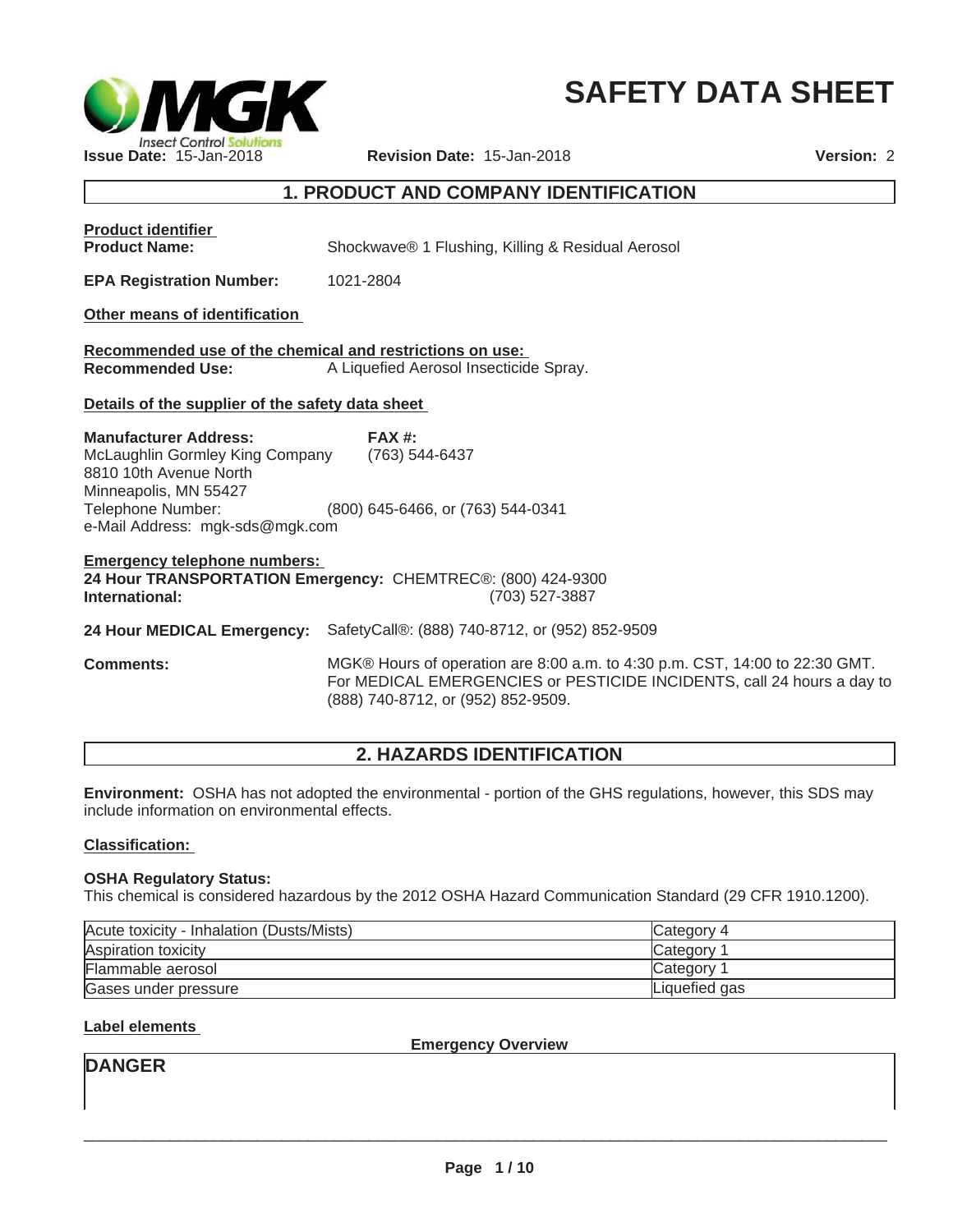

#### **Precautionary Statements - Prevention:**

P210 - Keep away from heat/sparks/open flames/hot surfaces. - No smoking

P211 - Do not spray on an open flame or other ignition source

P251 - Pressurized container: Do not pierce or burn, even after use

- P261 Avoid breathing dust/fume/gas/mist/vapors/spray
- P271 Use only outdoors or in a well-ventilated area

#### **Precautionary Statements - Response:**

P321 - Specific treatment (see Section 4/ First Aid).

P304 + P340 - IF INHALED: Remove victim to fresh air and keep at rest in a position comfortable for breathing

P312 - Call a POISON CENTER or doctor/physician if you feel unwell

P301 + P310 - IF SWALLOWED: Immediately call a POISON CENTER or doctor/physician

P331 - Do NOT induce vomiting

#### **Precautionary Statements - Storage:**

P405 - Store locked up P410 + P403 - Protect from sunlight. Store in a well-ventilated place P411 - Do not expose to temperatures exceeding 50 °C/122 °F

#### **Precautionary Statements - Disposal:**

P501 - Dispose of contents/container to an approved waste disposal plant

#### **Hazards not otherwise classified (HNOC):**

Do not use this product in or on electrical equipment due to the possibility of shock hazard.

## **3. COMPOSITION/ INFORMATION ON INGREDIENTS**

| <b>Chemical Name</b>                      | <b>CAS No.</b> | Weight-%         |
|-------------------------------------------|----------------|------------------|
| <b>Pyrethrins</b>                         | 8003-34-7      | 0.50             |
| Piperonyl Butoxide (PBO)                  | $51-03-6$      | 1.00             |
| MGK®-264 Insecticide Synergist (n-Octyl   | $113 - 48 - 4$ | 1.50             |
| bicycloheptene dicarboximide)             |                |                  |
| <b>Bifenthrin</b>                         | 82657-04-3     | 0.050            |
| NYLAR® (Pyriproxyfen)                     | 95737-68-1     | 0.20             |
| Petroleum distillates, hydrotreated light | 64742-47-8     | $10<$ --->15 $*$ |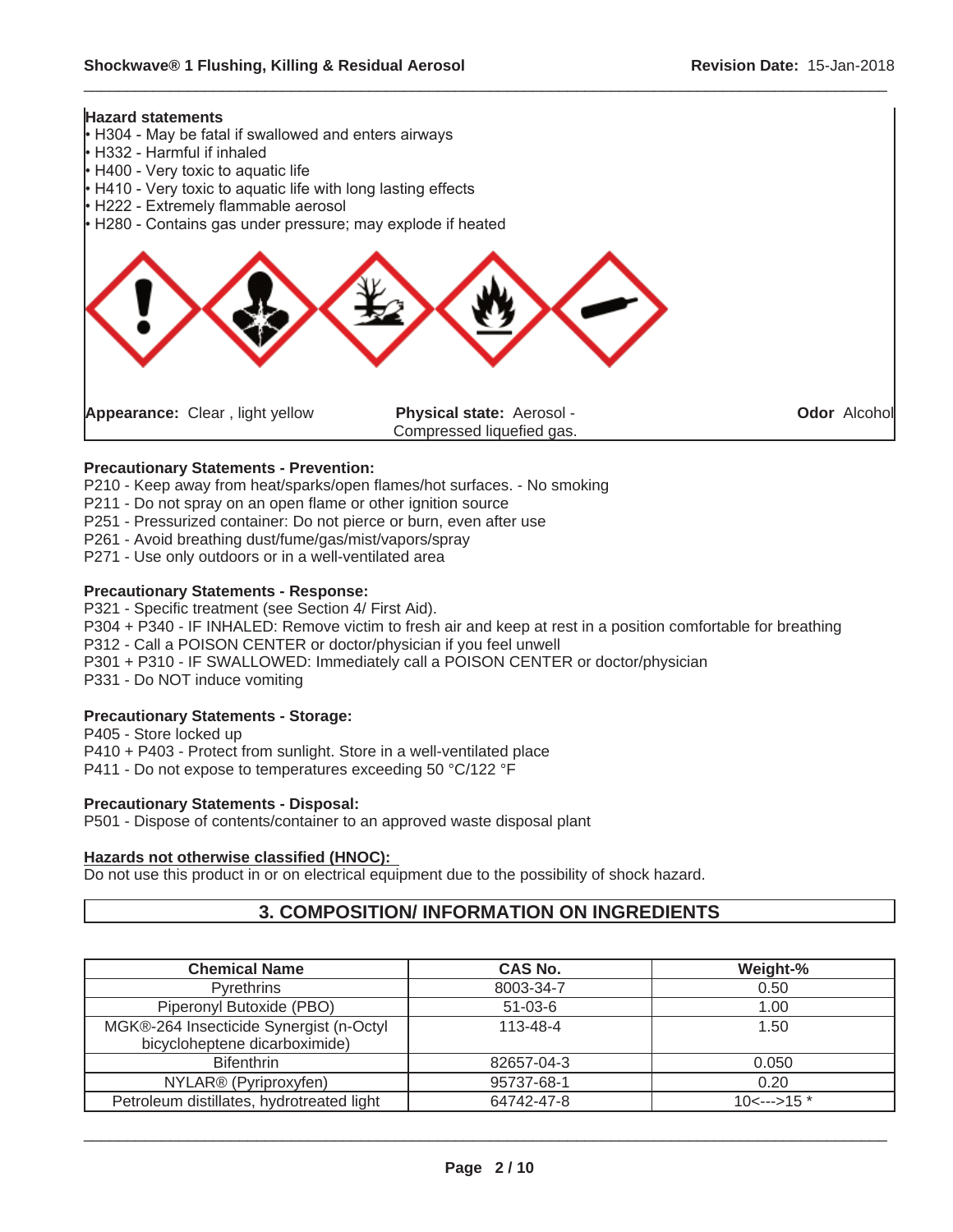| ⊿н | ົ | $\sim$ $-$      |
|----|---|-----------------|
|    | . | .06<br>70.<br>. |

\*The exact percentage (concentration) of composition has been withheld as a trade secret.

Comments: Ingredients not identified are proprietary or non-hazardous. Values are not product specifications.

## **4. FIRST AID MEASURES**

#### Aspiration pneumonia hazard: • May be fatal if swallowed and enters airways.

#### **Description of first aid measures:**

| Eye contact:                                      | Hold eye open and rinse slowly and gently with water for 15-20 minutes. Remove<br>contact lenses, if present, after the first 5 minutes, then continue rinsing eye. Call<br>a poison control center or doctor for treatment advice.                                             |
|---------------------------------------------------|---------------------------------------------------------------------------------------------------------------------------------------------------------------------------------------------------------------------------------------------------------------------------------|
| <b>Skin Contact:</b>                              | Take off contaminated clothing. Rinse skin immediately with plenty of water for<br>15-20 minutes. Call a poison control centeror doctor for treatment advice.                                                                                                                   |
| Ingestion:                                        | If swallowed, IMMEDIATELY call a poison control center or doctor for treatment<br>advice. DO NOT give any liquid to the person. Do not induce vomiting unless told<br>to do so by a poison contol center or a doctor. Never give anything by mouth to an<br>unconscious person. |
| Inhalation:                                       | Remove affected person to fresh air. If person is not breathing, call 911 or an<br>ambulance, then give artificial respiration, preferably mouth-to-mouth if possible.<br>Call a poison control center or doctor for further treatment advice.                                  |
| Self-protection of the First<br><b>Responder:</b> | Remove all sources of ignition. Use personal protective equipment as required.                                                                                                                                                                                                  |
| Note to physicians:                               | Contains petroleum distillates – vomiting may cause aspiration pneumonia.                                                                                                                                                                                                       |
|                                                   | For skin effects, a highly efficient therapeutic agent for Pyrethrin/ Pyrethroid<br>exposure is topical application of tocopherol acetate (Vitamin E).                                                                                                                          |

## **5. FIRE-FIGHTING MEASURES**

#### **Suitable extinguishing media**

Use extinguishing measures that are appropriate to local circumstances and the surrounding environment.

#### **Unsuitable extinguishing media:**

Caution: Use of water spray when fighting fire may be inefficient.

**Hazardous combustion products:** Carbon monoxide, Carbon dioxide (CO2).

#### **Specific hazards arising from the chemical**

No information available.

**Explosion data Sensitivity to Mechanical Impact:** None. **Sensitivity to Static Discharge:** None.

#### **Protective equipment and precautions for firefighters:**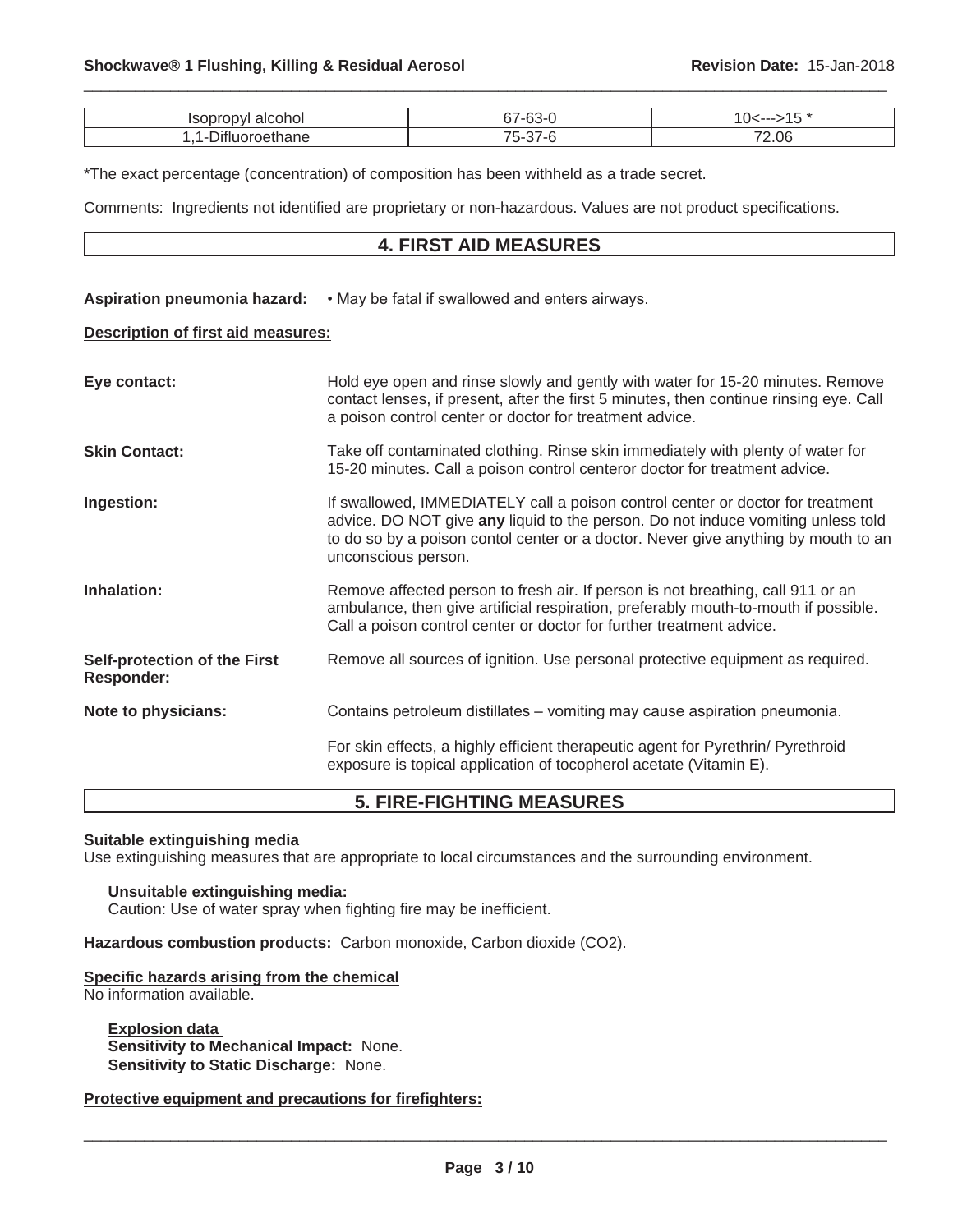| In the event of fire and/or explosion do not breathe fumes.         |                         |                                                                                                                                                                                                                                   |                                                                                 |                                                   |
|---------------------------------------------------------------------|-------------------------|-----------------------------------------------------------------------------------------------------------------------------------------------------------------------------------------------------------------------------------|---------------------------------------------------------------------------------|---------------------------------------------------|
| <b>NFPA</b>                                                         | <b>Health hazards 1</b> | <b>Flammability 3</b>                                                                                                                                                                                                             | Instability 0                                                                   | <b>Physical and</b><br><b>Chemical Properties</b> |
| <b>HMIS</b>                                                         | <b>Health hazards 1</b> | Flammability 4                                                                                                                                                                                                                    | <b>Physical hazards 0</b>                                                       | <b>Personal protection</b><br>X                   |
| <b>Chronic Hazard Star Legend</b>                                   |                         | * = Chronic Health Hazard                                                                                                                                                                                                         |                                                                                 |                                                   |
|                                                                     |                         | <b>6. ACCIDENTAL RELEASE MEASURES</b>                                                                                                                                                                                             |                                                                                 |                                                   |
| Personal precautions, protective equipment and emergency procedures |                         |                                                                                                                                                                                                                                   |                                                                                 |                                                   |
| <b>Personal precautions:</b>                                        |                         | Remove all sources of ignition. Evacuate personnel to safe areas. Ensure<br>adequate ventilation, especially in confined areas. Keep people away from and<br>upwind of spill/leak. Use personal protective equipment as required. |                                                                                 |                                                   |
| <b>Environmental precautions:</b>                                   |                         | Prevent further leakage or spillage if safe to do so. Prevent product from entering<br>drains. See Section 12 for additional ecological information.                                                                              |                                                                                 |                                                   |
| Methods and material for containment and cleaning up                |                         |                                                                                                                                                                                                                                   |                                                                                 |                                                   |
| <b>Methods for containment:</b>                                     |                         | Prevent further leakage or spillage if safe to do so.                                                                                                                                                                             |                                                                                 |                                                   |
| Methods for cleaning up:                                            |                         | Pick up and transfer to properly labeled containers. Dam up. Soak up with inert<br>absorbent material (e.g. sand, silica gel, acid binder, universal binder, sawdust).<br>Soak up with inert absorbent material.                  |                                                                                 |                                                   |
|                                                                     |                         | 7. HANDLING AND STORAGE                                                                                                                                                                                                           |                                                                                 |                                                   |
| <b>Precautions for safe handling</b>                                |                         |                                                                                                                                                                                                                                   |                                                                                 |                                                   |
| Advice on safe handling:                                            |                         |                                                                                                                                                                                                                                   | Ensure adequate ventilation, especially in confined areas. Keep away from heat, |                                                   |

| Advice on safe handling: | Ensure adequate ventilation, especially in confined areas. Keep away from heat,<br>sparks, flame and other sources of ignition (i.e., pilot lights, electric motors and<br>static electricity). Take precautionary measures against static discharges. Use<br>spark-proof tools and explosion-proof equipment. All equipment used when<br>handling the product must be grounded. Use with local exhaust ventilation. Use<br>personal protective equipment as required. Do not breathe<br>dust/fume/gas/mist/vapors/spray. Avoid contact with eyes. Avoid breathing vapors<br>or mists. Contents under pressure. Do not puncture or incinerate cans. Do not<br>stick pin or any other sharp object into opening on top of can. For more |
|--------------------------|----------------------------------------------------------------------------------------------------------------------------------------------------------------------------------------------------------------------------------------------------------------------------------------------------------------------------------------------------------------------------------------------------------------------------------------------------------------------------------------------------------------------------------------------------------------------------------------------------------------------------------------------------------------------------------------------------------------------------------------|
|                          | information, see product label.                                                                                                                                                                                                                                                                                                                                                                                                                                                                                                                                                                                                                                                                                                        |

## **Conditions for safe storage, including any incompatibilities**

| <b>Storage Conditions:</b> | Keep tightly closed in a dry and cool place. Keep in properly labeled containers. |
|----------------------------|-----------------------------------------------------------------------------------|
|                            | Keep containers tightly closed in a cool, well-ventilated place. For more         |
|                            | information, see product label.                                                   |

# **8. EXPOSURE CONTROLS/ PERSONAL PROTECTION**

## **Control parameters**

#### **Exposure Guidelines:** .

| <b>Chemical Name</b>           | <b>ACGIH TLV</b>        | <b>OSHA PEL</b>                                             | <b>NIOSH IDLH</b>                             | <b>Supplier OEL</b> |
|--------------------------------|-------------------------|-------------------------------------------------------------|-----------------------------------------------|---------------------|
| <b>Pyrethrins</b><br>8003-34-7 | TWA: $5 \text{ mg/m}^3$ | TWA: 5 $\text{ma/m}^3$<br>(vacated) TWA: $5 \text{ ma/m}^3$ | IDLH: $5000 \text{ mg/m}^3$<br>TWA: 5 $ma/m3$ |                     |
|                                |                         |                                                             |                                               |                     |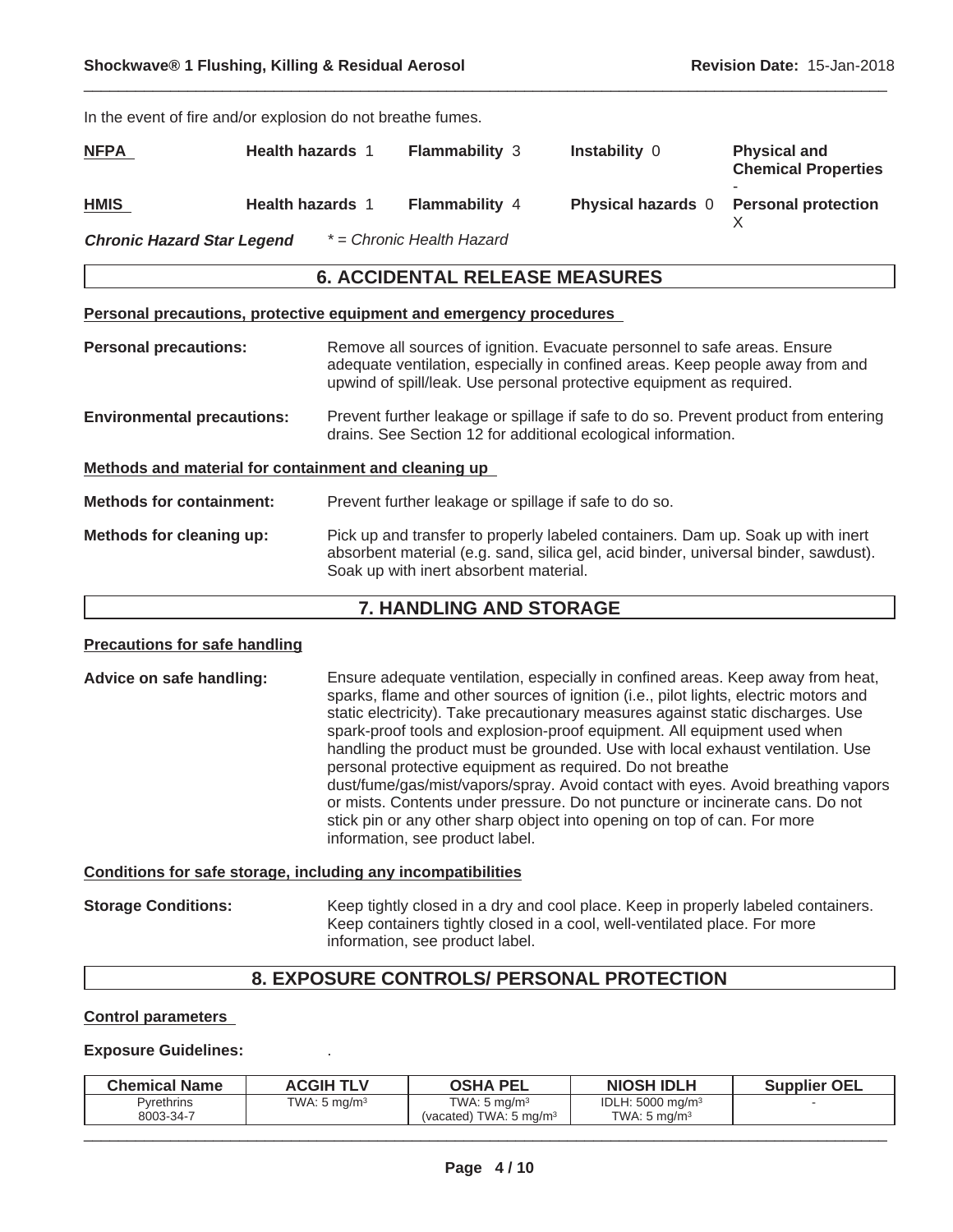| Petroleum distillates,<br>hydrotreated light<br>64742-47-8                            |                                                                                                                                                                                                                                                                                                                                                                       |                                                                                                                                                                                   |                                                                                                               | TWA: 100 ppm<br>TWA: 525 mg/m <sup>3</sup> |
|---------------------------------------------------------------------------------------|-----------------------------------------------------------------------------------------------------------------------------------------------------------------------------------------------------------------------------------------------------------------------------------------------------------------------------------------------------------------------|-----------------------------------------------------------------------------------------------------------------------------------------------------------------------------------|---------------------------------------------------------------------------------------------------------------|--------------------------------------------|
| Isopropyl alcohol<br>67-63-0                                                          | STEL: 400 ppm<br>TWA: 200 ppm                                                                                                                                                                                                                                                                                                                                         | TWA: 400 ppm<br>TWA: 980 mg/m <sup>3</sup><br>(vacated) TWA: 400 ppm<br>(vacated) TWA: 980 mg/m <sup>3</sup><br>(vacated) STEL: 500 ppm<br>(vacated) STEL: 1225 mg/m <sup>3</sup> | IDLH: 2000 ppm<br>TWA: 400 ppm<br>TWA: 980 mg/m <sup>3</sup><br>STEL: 500 ppm<br>STEL: 1225 mg/m <sup>3</sup> |                                            |
| NIOSH IDLH                                                                            |                                                                                                                                                                                                                                                                                                                                                                       | Immediately Dangerous to Life or Health                                                                                                                                           |                                                                                                               |                                            |
| <b>Other Information:</b>                                                             |                                                                                                                                                                                                                                                                                                                                                                       | Vacated limits revoked by the Court of Appeals decision in AFL-CIO v. OSHA, 965<br>F.2d 962 (11th Cir., 1992).                                                                    |                                                                                                               |                                            |
| Appropriate engineering controls                                                      |                                                                                                                                                                                                                                                                                                                                                                       |                                                                                                                                                                                   |                                                                                                               |                                            |
| <b>Engineering Controls:</b>                                                          | Safety showers<br>Eyewash stations                                                                                                                                                                                                                                                                                                                                    | Ventilation systems                                                                                                                                                               |                                                                                                               |                                            |
|                                                                                       |                                                                                                                                                                                                                                                                                                                                                                       | Individual protection measures, such as personal protective equipment                                                                                                             |                                                                                                               |                                            |
| <b>Eye/face protection:</b>                                                           |                                                                                                                                                                                                                                                                                                                                                                       | Protective eyewear is recommended, but is not required.                                                                                                                           |                                                                                                               |                                            |
| Skin and body protection:<br>Protective gloves are recommended, but are not required. |                                                                                                                                                                                                                                                                                                                                                                       |                                                                                                                                                                                   |                                                                                                               |                                            |
|                                                                                       | If exposure limits are exceeded or irritation is experienced, NIOSH/MSHA<br><b>Respiratory protection:</b><br>approved respiratory protection should be worn. Positive-pressure supplied air<br>respirators may be required for high airborne contaminant concentrations.<br>Respiratory protection must be provided in accordance with current local<br>regulations. |                                                                                                                                                                                   |                                                                                                               |                                            |
| <b>General Hygiene</b><br><b>Considerations:</b>                                      |                                                                                                                                                                                                                                                                                                                                                                       | When using do not eat, drink or smoke. Regular cleaning of equipment, work area<br>and clothing is recommended.                                                                   |                                                                                                               |                                            |

## **9. PHYSICAL AND CHEMICAL PROPERTIES**

## **Information on basic physical and chemical properties:**

| <b>Physical state:</b><br>Appearance:<br>Odor<br>Odor threshold:<br><b>Color (Gardner Scale):</b>                                                                               | Aerosol - Compressed liquefied gas.<br>Clear, light yellow<br>Alcohol<br>No information available                                                                    |                                                                  |
|---------------------------------------------------------------------------------------------------------------------------------------------------------------------------------|----------------------------------------------------------------------------------------------------------------------------------------------------------------------|------------------------------------------------------------------|
| <b>Property:</b><br>pH:<br>Melting point / freezing point:<br>Boiling point / boiling range:                                                                                    | <b>Values:</b><br>4.8<br>No information available<br>No information available                                                                                        | Comment: • Method<br>@ 5% in H <sub>2</sub> O                    |
| <b>Flash point:</b>                                                                                                                                                             | 16.1 °C / 61.0 °F                                                                                                                                                    | Tag Closed Cup; Test was performed on<br>aerosol Non-Volatile's; |
| <b>Evaporation rate:</b><br>Flammability (solid, gas):<br><b>Upper flammability limit (UEL):</b><br>Lower flammability limit (LEL):<br>Vapor pressure:<br><b>Vapor density:</b> | No information available<br>No information available<br>No information available<br>No information available<br>No information available<br>No information available |                                                                  |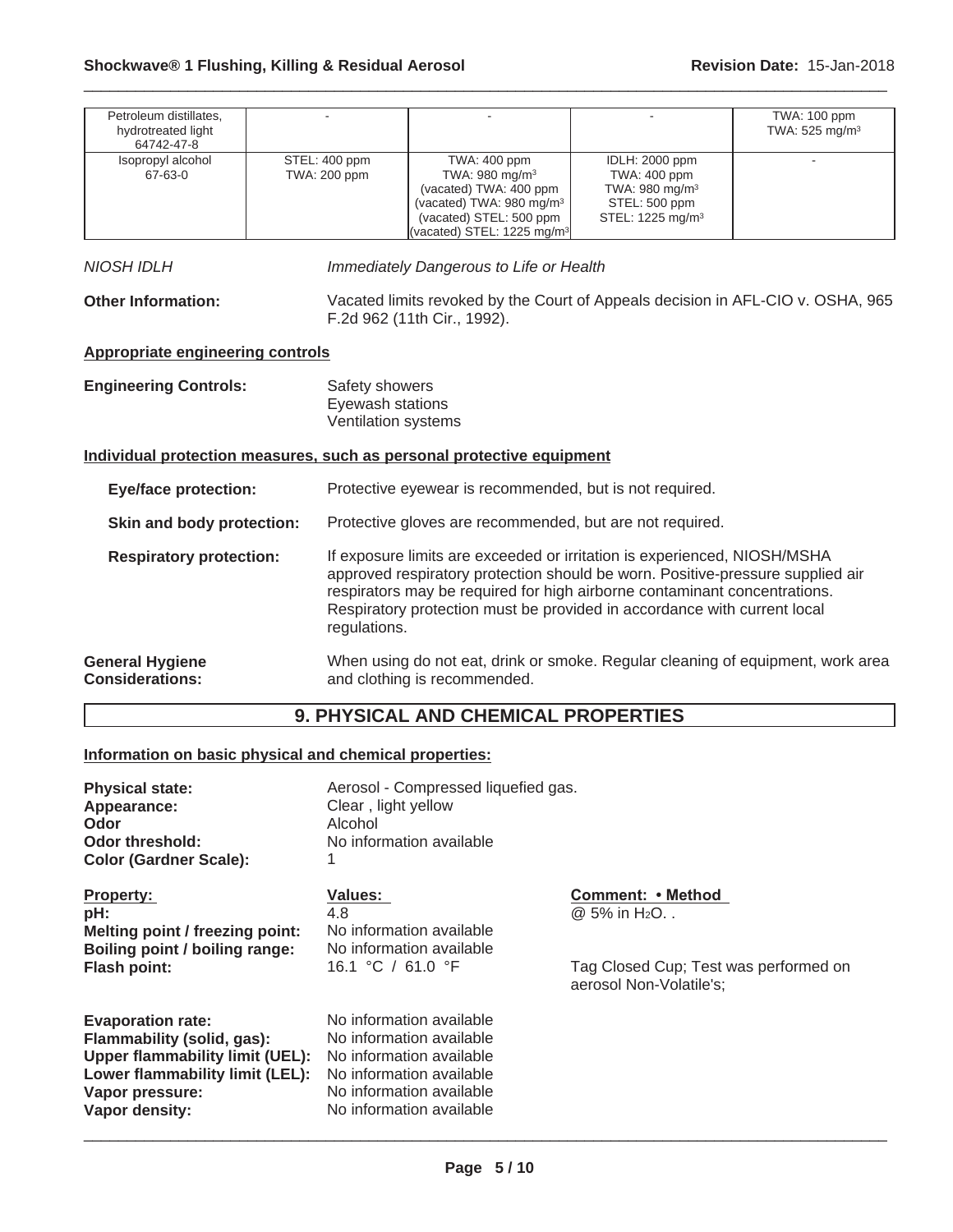| <b>Specific Gravity:</b><br><b>Water solubility:</b><br>Partition coefficient; n-Octanol/<br>Water:                                                    | No information available<br>No information available<br>No information available                       |                      |
|--------------------------------------------------------------------------------------------------------------------------------------------------------|--------------------------------------------------------------------------------------------------------|----------------------|
| <b>Autoignition temperature:</b><br><b>Decomposition temperature:</b><br>Kinematic viscosity:<br><b>Dynamic viscosity:</b><br><b>Refractive Index:</b> | No information available<br>No information available<br>No information available<br>7.5 cPs.<br>1.4072 | @ 21.1 °C<br>@ 25 °C |
| <b>Other Information:</b><br><b>Density:</b><br><b>VOC Content (%):</b>                                                                                | 0.807 g/cm <sup>3</sup> @ 20.0 °C<br>14.0                                                              |                      |
| <b>Miscibility/ Solubility:</b><br>Water:<br><b>Alcohol</b><br><b>Aromatic solvents:</b><br>Petroleum distillates:                                     | Partially miscible<br><b>Miscible</b><br>Miscible<br>Miscible                                          |                      |

## **10. STABILITY AND REACTIVITY**

 $\_$  ,  $\_$  ,  $\_$  ,  $\_$  ,  $\_$  ,  $\_$  ,  $\_$  ,  $\_$  ,  $\_$  ,  $\_$  ,  $\_$  ,  $\_$  ,  $\_$  ,  $\_$  ,  $\_$  ,  $\_$  ,  $\_$  ,  $\_$  ,  $\_$  ,  $\_$  ,  $\_$  ,  $\_$  ,  $\_$  ,  $\_$  ,  $\_$  ,  $\_$  ,  $\_$  ,  $\_$  ,  $\_$  ,  $\_$  ,  $\_$  ,  $\_$  ,  $\_$  ,  $\_$  ,  $\_$  ,  $\_$  ,  $\_$  ,

#### **Reactivity** No data available

#### **Chemical stability**

Stable under recommended storage conditions.

#### **Possibility of Hazardous Reactions**

None under normal processing.

## **Hazardous polymerization:** Hazardous polymerization does not occur.

#### **Conditions to avoid**

Heat, flames and sparks.

#### **Incompatible materials:**

Incompatible with strong acids and bases. Incompatible with oxidizing agents.

#### **Hazardous Decomposition Products**

Carbon monoxide, Carbon dioxide (CO2).

## **11. TOXICOLOGICAL INFORMATION**

#### **Numerical measures of toxicity - Product Information**

| Oral LD <sub>50</sub>             | $>5,000$ mg/kg (rat)                                                      |
|-----------------------------------|---------------------------------------------------------------------------|
| <b>Dermal LD<sub>50</sub></b>     | $>5,000$ mg/kg (rabbit)                                                   |
| <b>Inhalation LC<sub>50</sub></b> | $>2.10$ mg/L, (rat; 4 hours)                                              |
| Eye contact:                      | Non-irritating to eyes. (rabbit).                                         |
| <b>Skin Contact:</b>              | Slightly irritating. Irritation cleared within 7 days. (rabbit).          |
| <b>Skin Irritation Index:</b>     | 1.9                                                                       |
| <b>Sensitization:</b>             | Negative. (guinea pig).                                                   |
| <b>Piperonyl Butoxide:</b>        | Marginally higher incidences of benign liver tumors in mice were observed |
|                                   |                                                                           |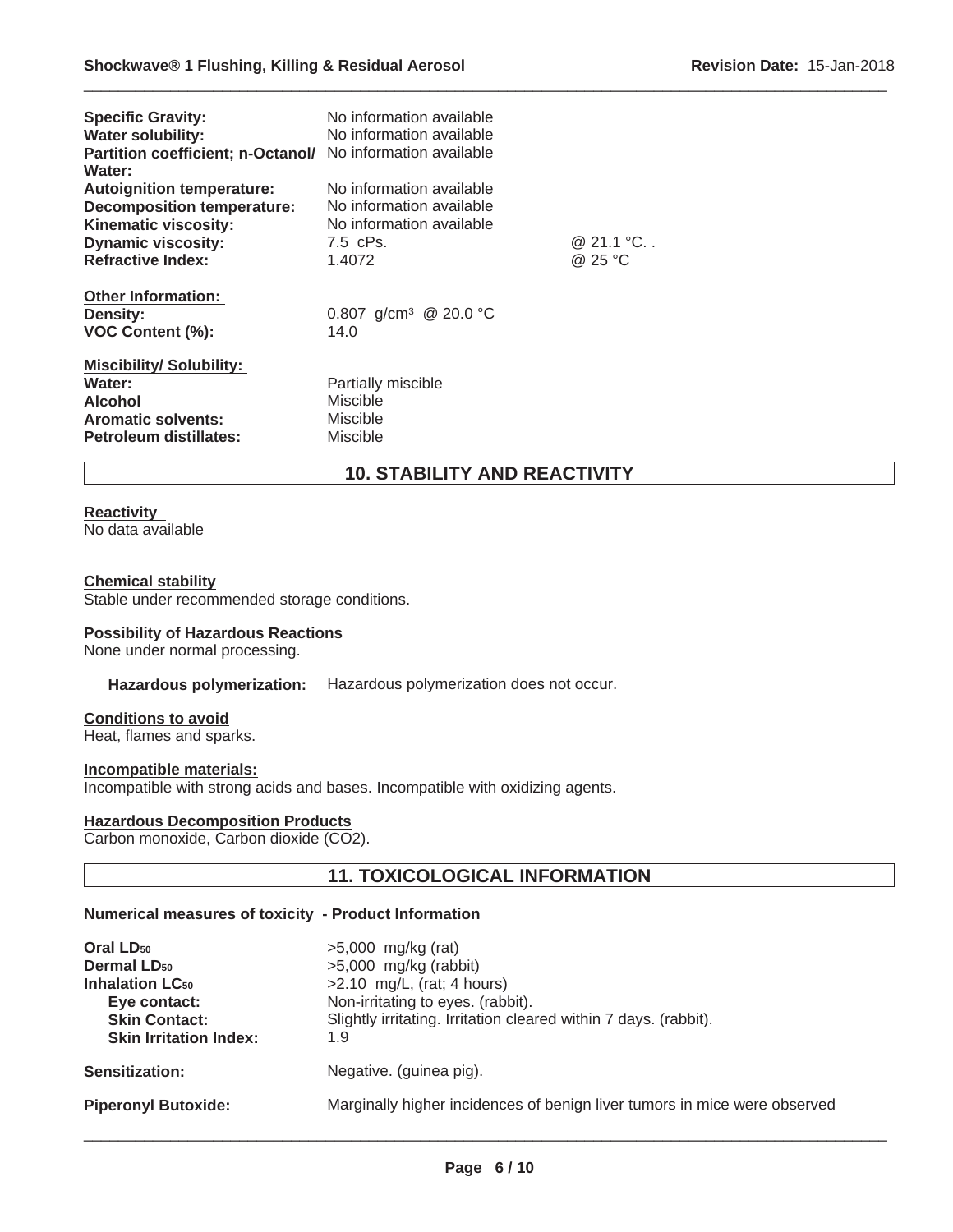| <b>Carcinogenicity/ Oncogenicity:</b>                                                                                                                                                                 | following lifetime high dose exposures to PBO. The significance of these<br>observations is questionable and under review. The doses at which tumors were<br>observed for PBO greatly exceeded potential human exposure from labeled uses.<br>Doses at which these effects were observed greatly exceeded anticipated human<br>dietary intake. At anticipated dietary exposure levels, it is highly unlikely that this<br>product will result in carcinogenic effects. |
|-------------------------------------------------------------------------------------------------------------------------------------------------------------------------------------------------------|------------------------------------------------------------------------------------------------------------------------------------------------------------------------------------------------------------------------------------------------------------------------------------------------------------------------------------------------------------------------------------------------------------------------------------------------------------------------|
| Carcinogenicity                                                                                                                                                                                       | This product does not contain any carcinogens or potential carcinogens as listed<br>by OSHA, IARC or NTP.                                                                                                                                                                                                                                                                                                                                                              |
| <b>Reproductive toxicity:</b><br><b>Developmental Toxicity</b><br>Teratogenicity:<br>STOT - single exposure:<br>STOT - repeated exposure:<br><b>Chronic toxicity:</b><br><b>Target Organ Effects:</b> | No information available.<br>No information available.<br>No information available.<br>No information available.<br>No information available.<br>Avoid repeated exposure.<br>Eyes, Respiratory system, Skin.                                                                                                                                                                                                                                                           |

## **12. ECOLOGICAL INFORMATION**

#### **Ecotoxicity:**

#### **Persistence and degradability**

No information available.

#### **Bioaccumulation**

No information available.

| Chemical Name     | <b>Partition coefficient; n-Octanol/ Water:</b> |
|-------------------|-------------------------------------------------|
| Isopropyl alcohol | 0.05                                            |
| 67-63-0           |                                                 |

**Other adverse effects:** No information available

#### **Environmental hazards (EPA):**

Do not discharge effluent containing this product into lakes, streams, ponds, estuaries, oceans or other waters unless in accordance with the requirements of a National Pollutant Discharge Elimination System (NPDES) permit and the permitting authority has been notified in writing prior to discharge. Do not discharge effluent containing this product to sewer systems without previously notifying the local sewage treatment plant authority. For guidance contact your State Water Board or Regional Office of the EPA.

## **13. DISPOSAL CONSIDERATIONS**

#### **Waste treatment methods**

**Disposal of wastes:** Disposal should be in accordance with applicable regional, national and local laws and regulations. For more information, see product label.

**Contaminated packaging:** For more information, see product label.

## **14. TRANSPORT INFORMATION**

#### **DOT (Department of Transportation)**

**UN/ID Number:** UN1950 **Proper Shipping Name:** Aerosols, flammable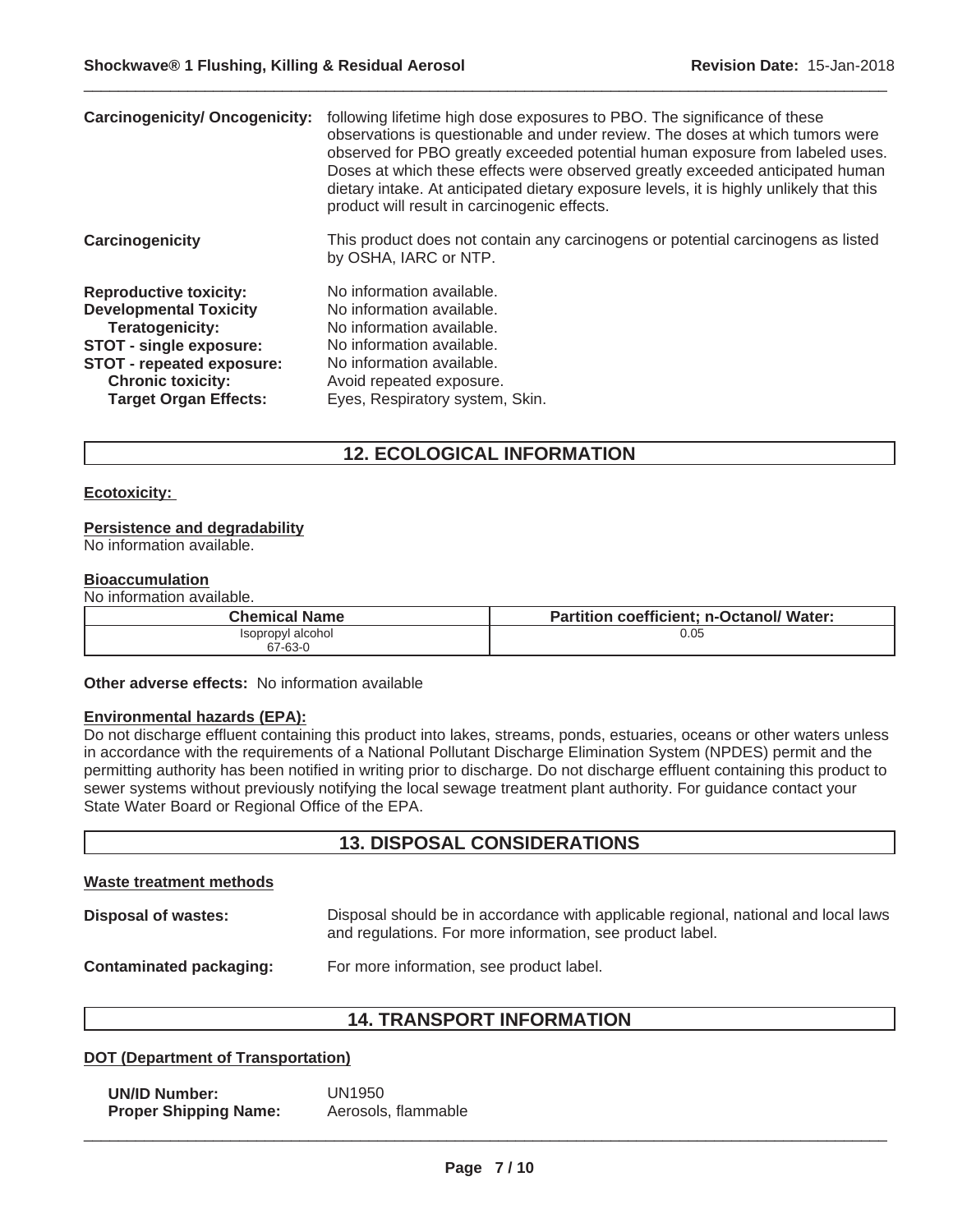| <b>Hazard Class:</b> |  | 2.1 |
|----------------------|--|-----|
|                      |  |     |

## **Air (IATA/ ICAO)**

| <b>UN/ID Number:</b>         | UN1950              |  |
|------------------------------|---------------------|--|
| <b>Proper Shipping Name:</b> | Aerosols, flammable |  |
| <b>Hazard Class:</b>         | 21                  |  |
| <b>Vessel (IMO/ IMDG)</b>    | Not available       |  |

## **15. REGULATORY INFORMATION**

 $\_$  ,  $\_$  ,  $\_$  ,  $\_$  ,  $\_$  ,  $\_$  ,  $\_$  ,  $\_$  ,  $\_$  ,  $\_$  ,  $\_$  ,  $\_$  ,  $\_$  ,  $\_$  ,  $\_$  ,  $\_$  ,  $\_$  ,  $\_$  ,  $\_$  ,  $\_$  ,  $\_$  ,  $\_$  ,  $\_$  ,  $\_$  ,  $\_$  ,  $\_$  ,  $\_$  ,  $\_$  ,  $\_$  ,  $\_$  ,  $\_$  ,  $\_$  ,  $\_$  ,  $\_$  ,  $\_$  ,  $\_$  ,  $\_$  ,

#### **US Federal Regulations**

#### **SARA 313**

Section 313 of Title III of the Superfund Amendments and Reauthorization Act of 1986 (SARA). This product contains a chemical or chemicals which are subject to the reporting requirements of the Act and Title 40 of the Code of Federal Regulations, Part 372

| <b>Chemical Name</b>                                   | Values %<br><b>SARA</b><br>. 313 - 1<br>Threshold, |
|--------------------------------------------------------|----------------------------------------------------|
| - 67-63-0<br><b>Ilsopro</b><br>alcohol<br>$\mathbf{v}$ | . . ب                                              |

#### **SARA 311/312 Hazard**

| <b>Categories</b>                 |     |
|-----------------------------------|-----|
| Acute health hazard               | Yes |
| <b>Chronic Health Hazard</b>      | Nο  |
| <b>Fire hazard</b>                | Yes |
| Sudden release of pressure hazard | Yes |
| <b>Reactive Hazard</b>            | N٥  |

#### **CWA (Clean Water Act)**

This product does not contain any substances regulated as pollutants pursuant to the Clean Water Act (40 CFR 122.21 and 40 CFR 122.42)

| <b>Chemical Name</b>           | <b>CWA - Reportable</b> | <b>CWA - Toxic</b> | <b>CWA - Priority</b> | <b>CWA - Hazardous</b> |
|--------------------------------|-------------------------|--------------------|-----------------------|------------------------|
|                                | <b>Quantities</b>       | <b>Pollutants</b>  | <b>Pollutants</b>     | <b>Substances</b>      |
| <b>Pyrethrins</b><br>8003-34-7 | $1$ lb                  |                    |                       |                        |

## **CERCLA**

This material, as supplied, does not contain any substances regulated as hazardous substances under the Comprehensive Environmental Response Compensation and Liability Act (CERCLA) (40 CFR 302) or the Superfund Amendments and Reauthorization Act (SARA) (40 CFR 355). There may be specific reporting requirements at the local, regional, or state level pertaining to releases of this material

| <b>Chemical Name</b>           | <b>Hazardous Substances</b><br><b>RQs</b> | <b>CERCLA/SARA RQ</b> | Reportable Quantity (RQ):                |
|--------------------------------|-------------------------------------------|-----------------------|------------------------------------------|
| <b>Pyrethrins</b><br>8003-34-7 | lb                                        |                       | RQ 1 lb final RQ<br>RQ 0.454 kg final RQ |

#### **US State Regulations:**

#### **California Proposition 65:**

This product does not contain any Proposition 65 chemicals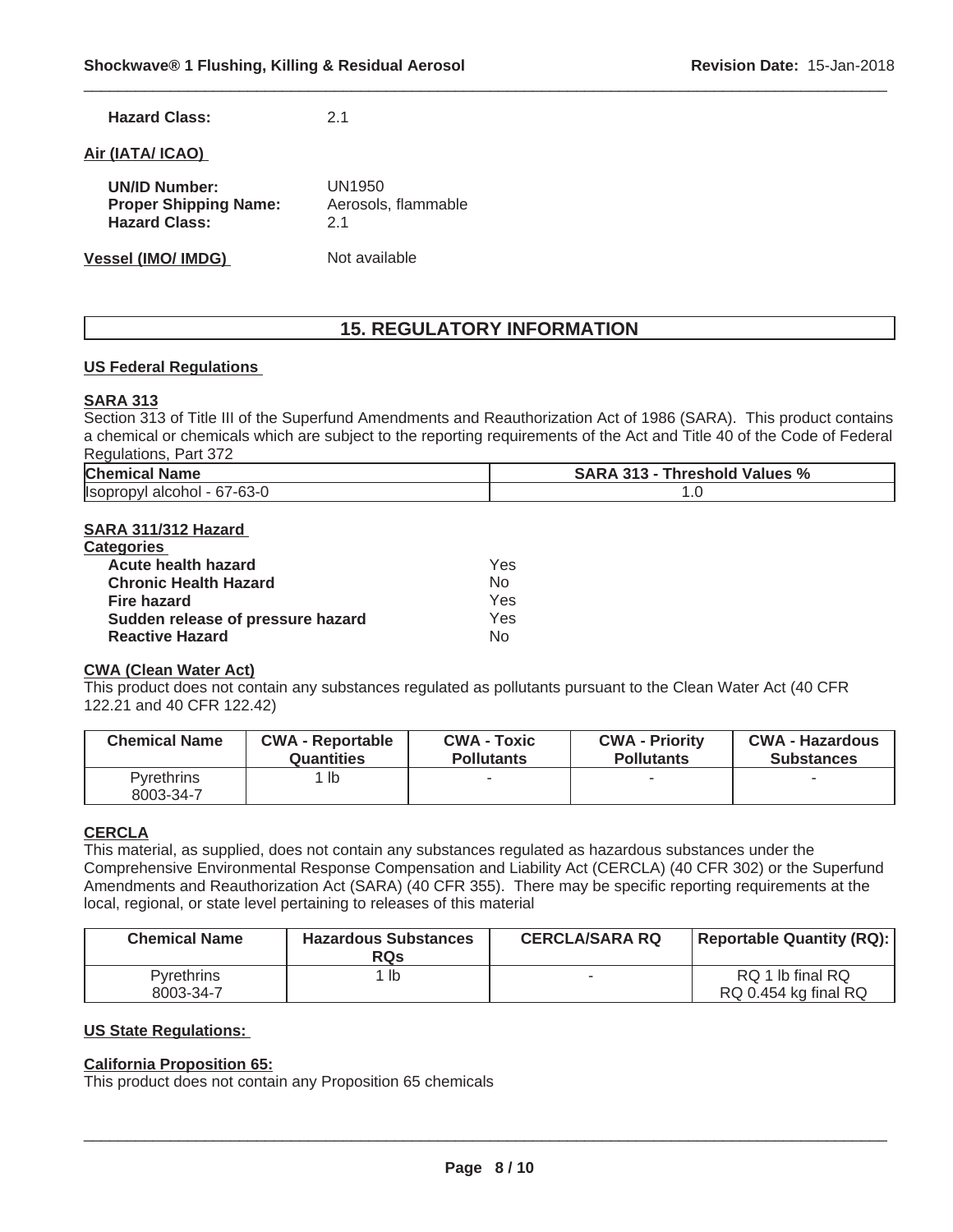#### **U.S. EPA Label Information:**

#### **EPA Registration Number:** 1021-2804

#### **Difference between SDS and EPA (FIFRA) Pesticide label:**

This chemical is a pesticide product registered by the United States Environmental Protection Agency and is subject to certain labeling requirements under federal pesticide law. These requirements differ from the classification criteria and hazard information required for Safety Data Sheets (SDS), and for workplace labels of non-pesticide chemicals. The pesticide label also includes other important information, including directions for use. The hazard information required on the pesticide label is reproduced below:

 $\_$  ,  $\_$  ,  $\_$  ,  $\_$  ,  $\_$  ,  $\_$  ,  $\_$  ,  $\_$  ,  $\_$  ,  $\_$  ,  $\_$  ,  $\_$  ,  $\_$  ,  $\_$  ,  $\_$  ,  $\_$  ,  $\_$  ,  $\_$  ,  $\_$  ,  $\_$  ,  $\_$  ,  $\_$  ,  $\_$  ,  $\_$  ,  $\_$  ,  $\_$  ,  $\_$  ,  $\_$  ,  $\_$  ,  $\_$  ,  $\_$  ,  $\_$  ,  $\_$  ,  $\_$  ,  $\_$  ,  $\_$  ,  $\_$  ,

Signal word: **CAUTION**

| International: |  |
|----------------|--|
|                |  |

| <b>TSCA</b>          | Complies        |
|----------------------|-----------------|
| <b>DSL/NDSL</b>      | Complies        |
| <b>EINECS/ELINCS</b> | Does not comply |
| ENCS                 | Does not comply |
| <b>IECSC</b>         | Does not comply |
| KECL                 | Does not comply |
| <b>PICCS</b>         | Does not comply |
| <b>AICS</b>          | Does not comply |

**Legend:**

**TSCA** - United States Toxic Substances Control Act Section 8(b) Inventory **DSL/NDSL** - Canadian Domestic Substances List/Non-Domestic Substances List

**EINECS/ELINCS** - European Inventory of Existing Chemical Substances/European List of Notified Chemical **Substances** 

**ENCS** - Japan Existing and New Chemical Substances

**IECSC** - China Inventory of Existing Chemical Substances

**KECL** - Korean Existing and Evaluated Chemical Substances

**PICCS** - Philippines Inventory of Chemicals and Chemical Substances

**AICS** - Australian Inventory of Chemical Substances

## **16. OTHER INFORMATION, INCLUDING DATE OF PREPARATION OR LAST REVISION.**

| <b>Issue Date:</b><br>15-Jan-2018          | <b>Revision Date:</b><br>15-Jan-2018 | <b>Revision Note:</b><br>- New SDS.                                                                                                                                                                                                                                                                                                                                                                                                                                                                                                                                                                                                                                                                                                                                                                                                                                                                                                                                                                                                        |
|--------------------------------------------|--------------------------------------|--------------------------------------------------------------------------------------------------------------------------------------------------------------------------------------------------------------------------------------------------------------------------------------------------------------------------------------------------------------------------------------------------------------------------------------------------------------------------------------------------------------------------------------------------------------------------------------------------------------------------------------------------------------------------------------------------------------------------------------------------------------------------------------------------------------------------------------------------------------------------------------------------------------------------------------------------------------------------------------------------------------------------------------------|
| <b>SDS Prepared By:</b><br>e-Mail Address: |                                      | Troy Azzivitto, MGK® Chemistry Department.<br>mgk-sds@mgk.com                                                                                                                                                                                                                                                                                                                                                                                                                                                                                                                                                                                                                                                                                                                                                                                                                                                                                                                                                                              |
| Disclaimer:                                |                                      | The information provided in this Safety Data Sheet (SDS) is provided in good faith<br>and believed to be accurate at the time of preparation of the SDS. However, to the<br>extent consistent with applicable law, MGK® and its subsidiaries or affiliates<br>extend no warranties, make no representations, and assume no responsibility as<br>to the accuracy, suitability, or completeness of such information. Additionally, to<br>the extent consistent with applicable law, neither MGK® nor any of its subsidiaries<br>or affiliates represents or guarantees that this information or product may be used<br>without infringing the intellectual property rights of others. Except to the extent a<br>particular use and particular information are expressly stated on the product label,<br>it is the users' own responsibility to determine the suitability of this information for<br>their own particular use of this product. If necessary, contact MGK® to confirm<br>that you have the most current product label and SDS. |
|                                            |                                      | This Safety Data Sheet (SDS) serves different purposes than and DOES NOT                                                                                                                                                                                                                                                                                                                                                                                                                                                                                                                                                                                                                                                                                                                                                                                                                                                                                                                                                                   |